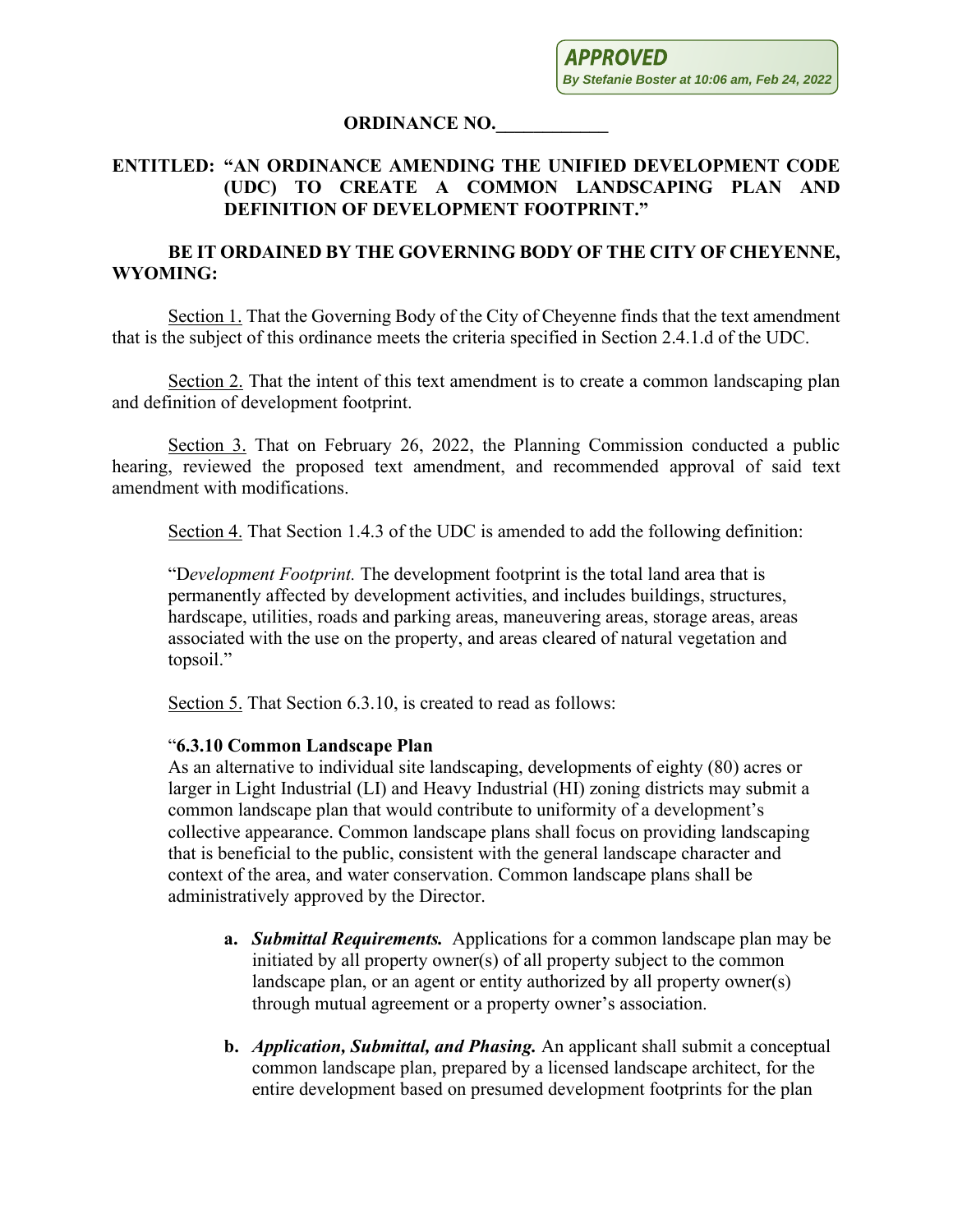area. Installation of landscaping may be developed in phases and the developer shall submit phasing plan in conjunction with submittal of common landscape plan. Phasing plans shall show general locations of landscaping, materials, plantings, groundcover, anticipated development footprints, and any transferred points within the plan area. As development occurs, site / landscape plans shall be submitted and reviewed by the City to determine that each site meets the intent of the common landscape plan.

- **c.** *Common Landscape Plan Standards.* The landscape standards of Chapter 6.3 of the UDC shall apply, except as set forth below.
	- 1. *Required Internal Landscape Area.* The Required Internal Landscape Area of Section 6.3.3 shall be ten (10) percent of the development footprint. Required internal landscaping may be transferred to other areas within the area subject to the plan. The use of required internal landscape trees within and adjacent to parking areas and as an addition to required street trees, is encouraged.
	- 2. *Street Trees*. The Street Tree standards of 6.3.6 shall be adjacent to arterials, collectors, local streets, and interstates subject to City Forestry's standards for street trees and the Street Design Standards of Section 4.3, at the rate of one tree per sixty (60) feet of street frontage. Street trees shall be in the adjacent public right-of-way or seventy-five (75) feet of the property line adjacent to a street right-of-way if circumstances unique to the site prevent the placement of street trees within the right-of-way.
- **d.** *Tree Reduction and Relief of Requirements Allowance.* Up to a twenty (20) percent reduction of the required number of internal and/or street trees may be granted by the Director based on specific site conditions and to best meet the development's collective appearance. If a tree reduction is approved:
	- 1. A per tree monetary donation shall be made by the applicant to the City, for every tree reduced, to be deposited in a specific fund for use in purchasing and installing trees for the Greater Cheyenne Greenway and other City lands, including but not limited to, open spaces, park areas and rights-of-way.
	- 2. The City Forester shall determine the monetary donation per tree yearly on January 1st of each year, based on the average wholesale and installation cost of trees from three regional wholesale nurseries. This fee shall be in effect for the calendar year and be available to the public.
	- 3. A per tree monetary reduction can count toward the point system as a new tree.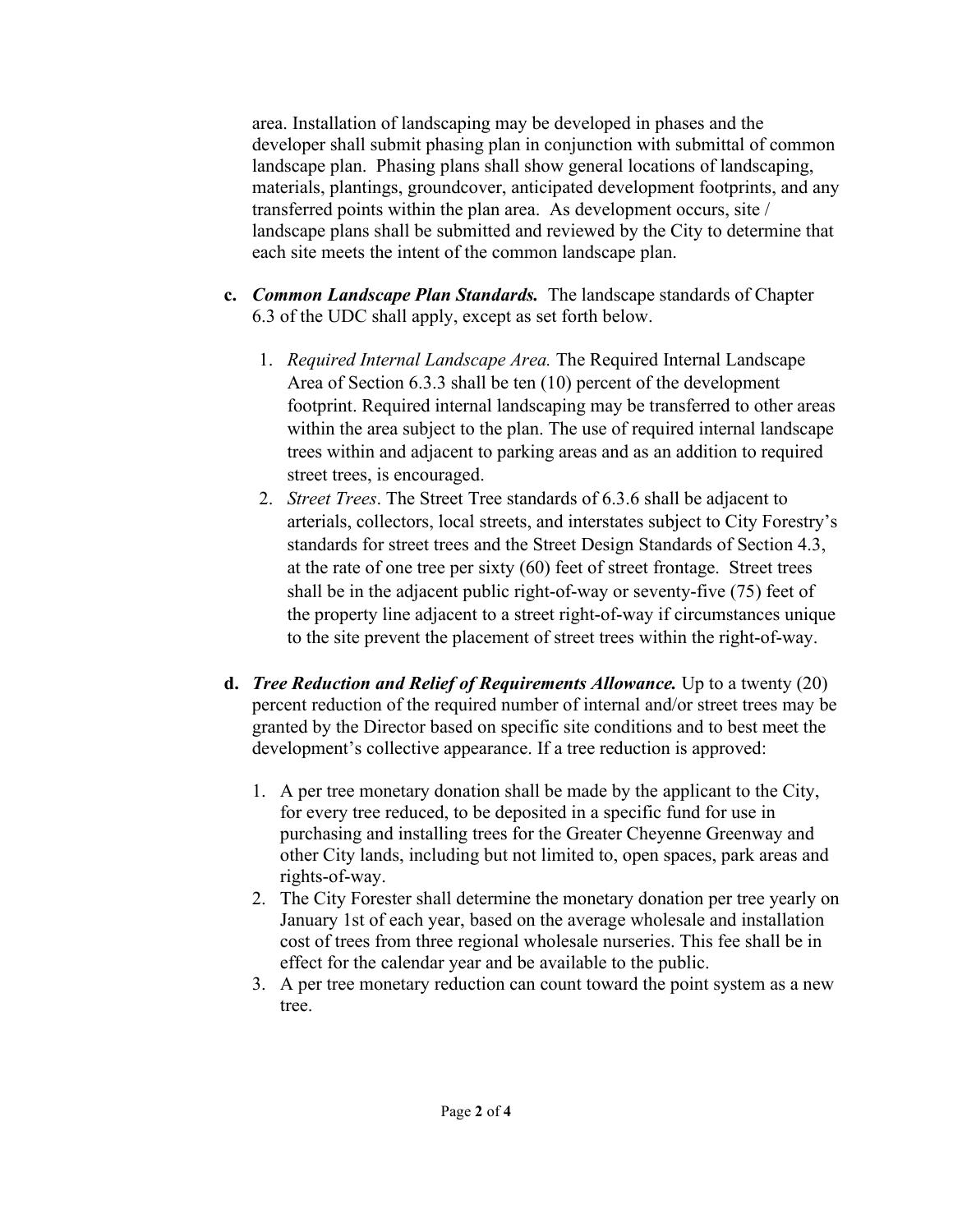- **e.** *Review Criteria.* In reviewing, providing comments, and making decisions on a proposed common landscape plan, the Director shall use the following criteria:
	- 1. The proposed alternative design achieves the intent of the subject design standard to the same or better degree than the subject standard; achieves the goals and policies of PlanCheyenne to the same or better degree than the subject standard; and results in benefits to the community that are equivalent to or better than compliance with the subject standard; or
	- 2. The required landscaping on each lot is not practical because of location, topographic, or site constraints while the alternative design can accommodate site-specific issues.
	- 3. The plan represents a logical phasing plan for the development.
	- 4. Adequate utilities exist to serve the landscape elements detailed in the plan.
	- 5. The plan shall not place an undue fiscal burden on the City or other public entities.
	- 6. An entity has been identified for maintenance of common landscape plan elements and any necessary agreements can be executed within sixty (60) days of approval.
	- 7. Incorporates an area of at least eighty (80) contiguous acres. For the purposes of area calculation, intervening rights-of-way shall be included in the measurement.
	- 8. The plan is prepared by a licensed landscape architect.
- **f.** *Amendments and Alterations.* Amendments to the common landscape plan may only be initiated with the consent of all property owner(s) of all property subject to the common landscape plan or an agent or entity authorized by all property owner(s) through mutual agreement or a property owners' association.
- **g.** *Recording and Approval.* Following approval of a Common Landscape Plan, the Director shall sign the plan and the applicant shall then record the plan on each affected lot or parcel in the office of the County Clerk and be responsible for any associated fees. The applicant shall provide a copy of the recorded plan to the Director prior to issuance of any building permits.
- **h. Abandonment of Plan.** In the event the applicant wishes to abandon the approved Common Landscape Plan, the Director must determine that abandonment of the plan is not detrimental to the plan area and that the applicant has taken reasonable and necessary steps to mitigate any nonconforming site conditions on existing sites in the plan area. Requests for abandonment may be initiated by the Governing Body, the Director, by all property owner(s) of all property subject to the common landscape plan, or an